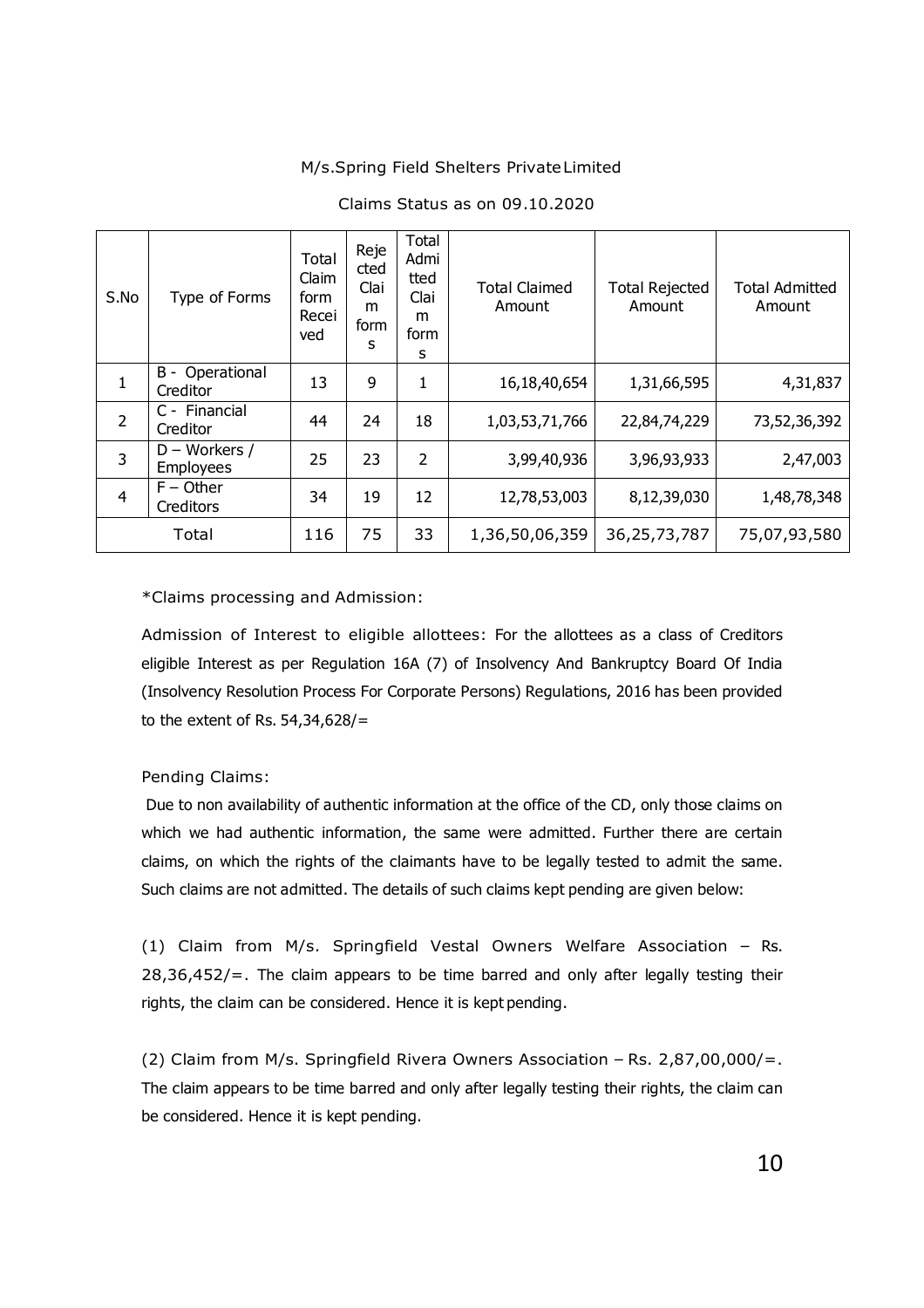(3) Claim from Mr. V. Balasubramaniam and Sriprabha: Rs. 1,99,173/= Kept pending seeking additional documents in support of the claim.

(4) Claim from Mr. Dinakaran R and Mrs. Rajeswari D – Rs. 7,70,95,799/= Claim is from related parties. Claim consist of multiple components of different deals between the claimant and Mr. Raja John. This need to be legally tested to admit the claims.

(5) Claim from M/s India Cements (Trishul Concrete) : Rs. 1,75,687 consisting of Rs. 1,20,400 dues and balance interest. Kept pending seeking additional documents in support of the claim.

(6) Claim from Joint Venture Parties:

(a) From the Infonest Landowners: Rs.  $6.07,58,200+44,000$  - Claim consist of claim for the funds received by CD by sale of the JV plots/flats and towards cost of the pathway etc., handed over to Panchayat etc., which is under arbitration. While the claim of the "allottees" have been admitted, for the same amount, this claim from JV partners is also there. Further how the cost of land handed over to Panchayat in JV development, can be claimed from the CD. This need to be legally tested to admit the claims.

(b) From Mr. Co. Jegannathan and Smt. J. Vijayalakshmi: Rs. 8,73,08,335/= Claim consist of claim for the funds received by CD by sale of the JV plots/flats and towards cost of the pathway etc., incomplete work etc., While the claim of the "allottees" have been admitted, for the same amount, this claim from JV partners is also there. This need to be legally tested to admit the claims.

(7) Claims of former Directors and their related parties: The following claims of related parties are not considered, since the accounts maintained by the former Directors were questioned on many grounds by the Forensic auditor, RP and the CoC.

(a) Claim of Mr. Raja John – As financial Creditors in Form C. Rs. 3,17,42,441/= (b) Salary claim of Mr. Venakteshwara Rao, Mr. Raja John Mrs. Rajeswari and their Related parties  $-7$  members  $-$  Rs. 60,03,053/ $=$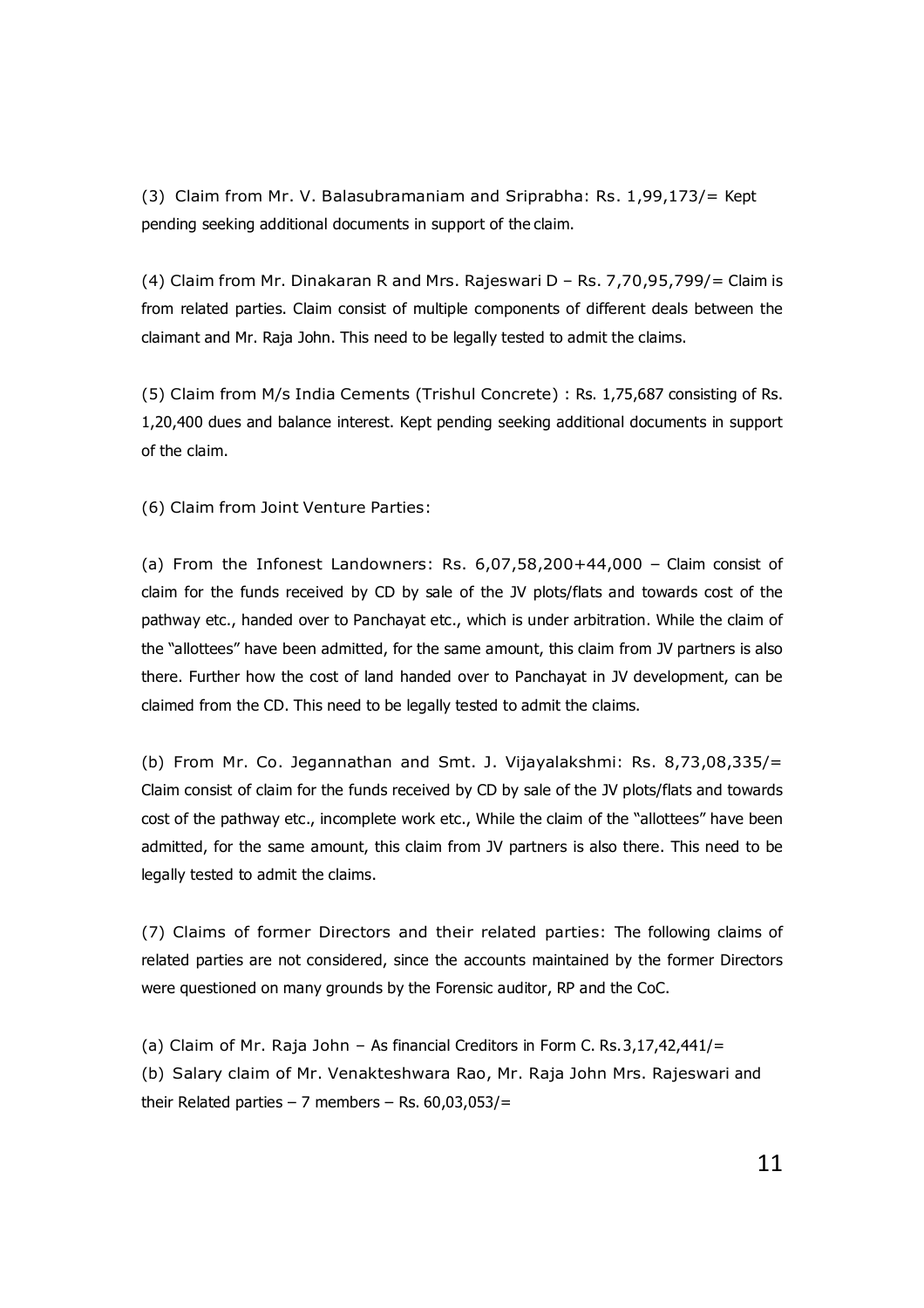| M/s.Springfield Shelters Private Limited<br>Form B - Operational Creditors |                    |                                                                                                        |                     |                    |  |
|----------------------------------------------------------------------------|--------------------|--------------------------------------------------------------------------------------------------------|---------------------|--------------------|--|
| S.No                                                                       | Type<br>of<br>Form | Name                                                                                                   | <b>Net Claim</b>    | Amount<br>Admitted |  |
| $\mathbf{1}$                                                               | B                  | <b>Essex Engineers</b>                                                                                 | 1,74,500.00         |                    |  |
| 2                                                                          | B                  | Sree Sakthi Ceramics                                                                                   | 1,58,578.00         |                    |  |
| 3                                                                          | B                  | Venexa Techno Enterprises                                                                              | 4,31,837.00         | 4,31,837.00        |  |
| 4                                                                          | B                  | V G Ads                                                                                                | 1,79,359.00         |                    |  |
| 5                                                                          | B                  | Shado Glass Park (Prop.<br>Palaniappan Muthukumar)                                                     | 3,16,070.00         |                    |  |
| 6                                                                          | B                  | Prism Johnson Limited RMC<br>(india) division                                                          | 49,517.00           |                    |  |
| $\overline{7}$                                                             | B                  | Gowtham Agencies                                                                                       | 1,08,571.00         |                    |  |
| 8                                                                          | B                  | 1.M.Kanagaraj<br>2.G.Ramakrishnan<br>3.L.Lakshmanaperumal<br>4.M.V.G.Srinivasan<br>5.S.Senthil Marison | 6,07,58,200.00      | Pending            |  |
| 9                                                                          | B                  | Singai S.Prabakaran                                                                                    | 23,40,000.00        |                    |  |
| 10                                                                         | B                  | K.Thirunavukkarasu                                                                                     | 75,00,000.00        |                    |  |
| 11                                                                         | B                  | V.Sharmila                                                                                             | 23,40,000.00        |                    |  |
| 12                                                                         | B                  | Co.Jegannathan &<br>J.Vijayalakshmi                                                                    | 8,73,08,335.00      | Pending            |  |
| 13                                                                         | B                  | The India Cements Limited -<br>RMC Division (Trishul Concrete)                                         | 1,75,687.00         | Pending            |  |
|                                                                            |                    | <b>TOTAL</b>                                                                                           | 16, 18, 40, 654. 00 | 4,31,837.00        |  |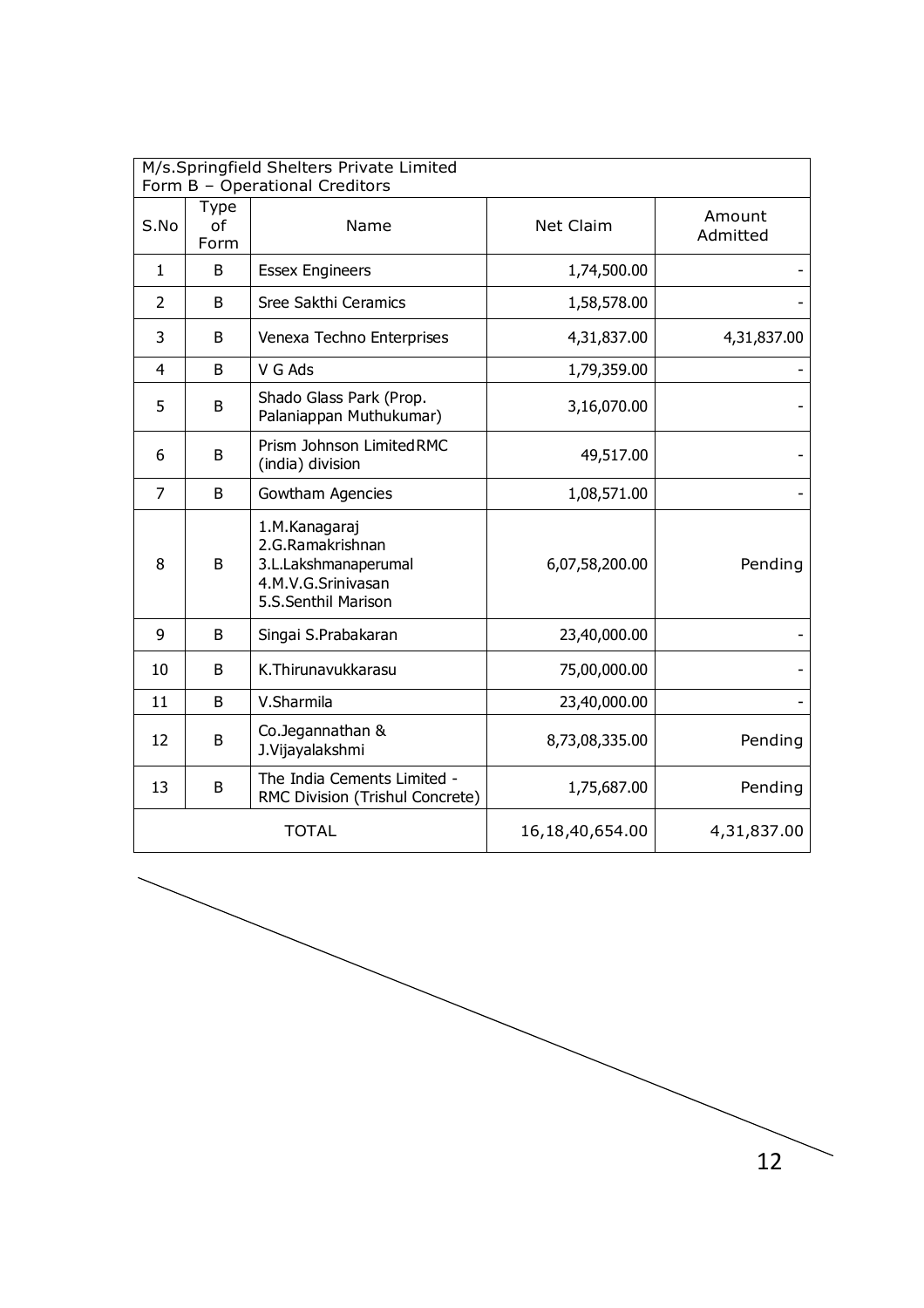| M/s.Springfield Shelters Private Limited<br>Form C - Financial Creditors |                         |                                                                                    |              |                        |  |  |
|--------------------------------------------------------------------------|-------------------------|------------------------------------------------------------------------------------|--------------|------------------------|--|--|
| S.No                                                                     | Type of<br>Form         | Name                                                                               | Net Claim    | <b>Amount Admitted</b> |  |  |
| $\mathbf 1$                                                              | $\overline{\mathsf{C}}$ | Bank of India                                                                      | 6,93,67,000  | $\mathbf{0}$           |  |  |
| 2                                                                        | C                       | State Bank of India Stressed Assets<br>Management Branch, Coimbaotore              | 46,49,89,636 | 46,49,89,635           |  |  |
| $\overline{\mathbf{3}}$                                                  | C                       | Shriram City Union Finance Limited                                                 | 4,60,74,989  | 4,60,74,989            |  |  |
| $\overline{4}$                                                           | $\mathsf{C}$            | Andhra Bank                                                                        | 1,06,73,836  | 18,68,437              |  |  |
| 5                                                                        | C                       | Central Bank of India                                                              | 7,28,62,113  | 7,28,62,113            |  |  |
| 6                                                                        | C                       | The Repatriates Co-Operative Finance and<br>Development Bank Ltd.(Repco Bank Ltd.) | 4,37,98,419  | 4,37,98,419            |  |  |
| $\overline{7}$                                                           | $\mathsf C$             | K.Puhazhendi                                                                       | 20,00,000    | 35,11,110              |  |  |
| 8                                                                        | C                       | M.Chandra Mohan, P.Bhuvaneswari                                                    | 50,90,769    | 40,81,044              |  |  |
| 9                                                                        | $\overline{\mathsf{C}}$ | <b>B.VinothKannan</b>                                                              | 12,60,000    | 9,20,000               |  |  |
| 10                                                                       | $\mathsf{C}$            | Egambaram Lakshmikanth                                                             | 2,42,08,055  | 2,23,35,800            |  |  |
| 11                                                                       | C                       | S.Nataraj & Mrs. M.D.Nirmalakumari                                                 | 72,02,000    | 55,52,646              |  |  |
| 12                                                                       | $\overline{\mathsf{C}}$ | V.S Srinivasan                                                                     | 95,05,000    | 92,27,206              |  |  |
| 13                                                                       | C                       | J.Jeyaprakanth                                                                     | 99,20,000    | 80,91,760              |  |  |
| 14                                                                       | $\mathsf{C}$            | Loganathan Kathiravel                                                              | 95,66,000    | 1,44,28,358            |  |  |
| 15                                                                       | $\mathsf C$             | Subramanian Gopalakrishnan                                                         | 90,02,000    | 80,43,916              |  |  |
| 16                                                                       | $\overline{\mathsf{C}}$ | P.Joshiraj Paul Jeyaraj                                                            | 1,56,36,405  | 1,07,04,835            |  |  |
| 17                                                                       | F                       | Joseph Patturajan Moses                                                            | 2,48,16,972  | 1,60,82,452            |  |  |
| 18                                                                       | F                       | Lakshmi Selvakumaran                                                               | 16,00,000    | 16,70,912              |  |  |
| 19                                                                       | F                       | M.Ashok Kumar                                                                      | 46,05,000    | 7,87,759               |  |  |
| 20                                                                       | C                       | Jayaraman Rajakumar                                                                | 78,22,364    | 0                      |  |  |
| 21                                                                       | $\overline{\mathsf{C}}$ | C.Raja John                                                                        | 3,17,42,441  | Pending                |  |  |
| 22                                                                       | $\mathsf{C}$            | R.Dhinakaran and Rajeswari D                                                       | 7,70,95,800  | Pending                |  |  |
| 23                                                                       | $\mathsf{C}$            | P.Aththiannaa                                                                      | 14,74,000    | 0                      |  |  |
| 24                                                                       | C                       | Ranjith Associates Prop.RS Ranjith Kumar                                           | 23,78,200    | 0                      |  |  |
| 25                                                                       | C                       | S.Balakrishnan                                                                     | 15,00,000    | 0                      |  |  |
| 26                                                                       | $\mathsf{C}$            | Sri Ponniah Finance Prop.PL.Ganapathy                                              | 19,25,825    | 0                      |  |  |
| 27                                                                       | C                       | Ganesh and Co                                                                      | 70,00,000    | $\mathbf 0$            |  |  |
| 28                                                                       | С                       | M.Ganesan                                                                          | 20,00,000    | 0                      |  |  |
| 29                                                                       | C                       | M.Ganesan                                                                          | 35,00,000    | $\mathbf 0$            |  |  |
| 30                                                                       | C                       | M.Palanisamy                                                                       | 90,00,000    | $\pmb{0}$              |  |  |
| 31                                                                       | C                       | M.Palanisamy                                                                       | 90,00,000    | $\pmb{0}$              |  |  |
| 32                                                                       | С                       | Anand Associates                                                                   | 90,00,000    | 0                      |  |  |
| $\overline{33}$                                                          | $\overline{\mathsf{C}}$ | K.Thirunavukkarasu                                                                 | 94,30,000    | $\overline{0}$         |  |  |
| 34                                                                       | C                       | N.Balakrishnan                                                                     | 24,50,000    | $\pmb{0}$              |  |  |
| 35                                                                       | $\overline{\mathsf{C}}$ | Anand Associates                                                                   | 90,00,000    | $\pmb{0}$              |  |  |
| 36                                                                       | C                       | Kovil Peter Rajapandian                                                            | 14,19,942    | $\pmb{0}$              |  |  |
| 37                                                                       | B                       | R.Vivek                                                                            | 45,00,000    | 0                      |  |  |
| 38                                                                       | B                       | Ravi Enterprises<br>Prop.C.PrakashChokalingam)                                     | 35,50,000    | 0                      |  |  |
| 39                                                                       | B                       | Shri Associates (Prop. C.Nagarajan)                                                | 25,00,000    | $\mathbf 0$            |  |  |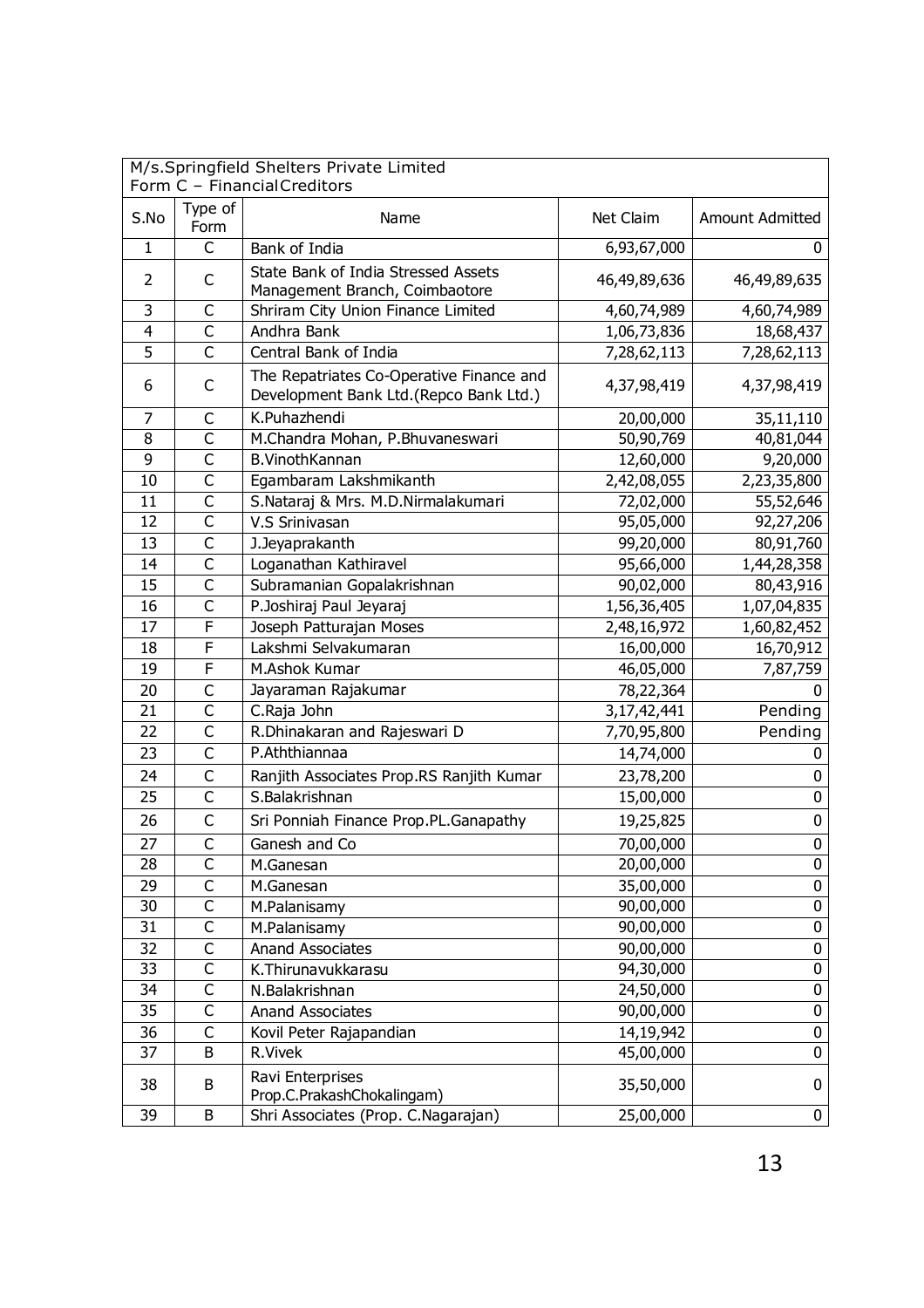| 40 | B | AMA Corporation (Prop. C.Chithambaram)                                             | 8,50,000       | 0            |
|----|---|------------------------------------------------------------------------------------|----------------|--------------|
| 41 | B | C.Chithambaram                                                                     | 8,50,000       | 0            |
| 42 | B | R. Marimuthu HUF Authorised<br>representative of Mr. R.Selvamani,<br>M.Vellayappan | 25,00,000      | 0            |
| 43 | B | Sri Murugan Enterprises<br>(Prop.A.Thirumurugan)                                   | 25,00,000      |              |
| 44 |   | K Kannan                                                                           | 2,05,000       | 2,05,000     |
|    |   | Total                                                                              | 1,03,53,71,763 | 73,52,36,392 |

| M/s.Springfield Shelters Private Limited<br>Form D - Workers / Employees Claim details |      |                                |             |                        |  |  |
|----------------------------------------------------------------------------------------|------|--------------------------------|-------------|------------------------|--|--|
| S.No                                                                                   | Form | Name                           | Net Claim   | <b>Amount Admitted</b> |  |  |
| $\mathbf{1}$                                                                           | D    | G.Pradeepa                     | 71,800      | 15,126                 |  |  |
| $\overline{2}$                                                                         | D    | S.Suresh Ebenzer               | 1,98,397    | Pending                |  |  |
| 3                                                                                      | D    | P.Bathirappan                  | 2,29,600    |                        |  |  |
| 4                                                                                      | D    | R.Raja Ravichandran            | 1,62,000    |                        |  |  |
| 5                                                                                      | D    | V.Shriram Kumar                | 84,000      |                        |  |  |
| 6                                                                                      | D    | Balamurugan Ayyanar            | 1,24,500    |                        |  |  |
| 7                                                                                      | D    | J.Jasper                       | 2,12,805    |                        |  |  |
| 8                                                                                      | D    | S.Navaneetha Krishnan          | 93,000      |                        |  |  |
| 9                                                                                      | D    | R.Yokesh                       | 57,500      |                        |  |  |
| 10                                                                                     | D    | C.Baskar Jeshuran              | 8,18,389    | Pending                |  |  |
| 11                                                                                     | D    | D.Rajeswari                    | 2,69,876    | Pending                |  |  |
| 12                                                                                     | D    | S.Sugantha Esther              | 1,19,921    | Pending                |  |  |
| 13                                                                                     | D    | C.Edward Thomas                | 1,02,600    |                        |  |  |
| 14                                                                                     | D    | K.Dharmaraj                    | 2,64,000    |                        |  |  |
| 15                                                                                     | D    | C.Raja John                    | 3,10,90,115 | Pending                |  |  |
| 16                                                                                     | D    | P.Subburaj                     | 3,75,000    |                        |  |  |
| 17                                                                                     | D    | R.Dhanalakshmi(Rebecca Ramana) | 4,50,000    |                        |  |  |
| 18                                                                                     | D    | R.David Ramana                 | 8,30,250    |                        |  |  |
| 19                                                                                     | D    | P.Seenivasan                   | 4,18,063    |                        |  |  |
| 20                                                                                     | D    | Ch. Venkateshwara Rao          | 2,69,876    | Pending                |  |  |
| 21                                                                                     | D    | Ch.Gopala Krishnamurthy        | 2,64,876    | Pending                |  |  |
| 22                                                                                     | D    | Sudha Vipin                    | 6,61,725    |                        |  |  |
| 23                                                                                     | D    | Preeti Akhil                   | 4,85,750    |                        |  |  |